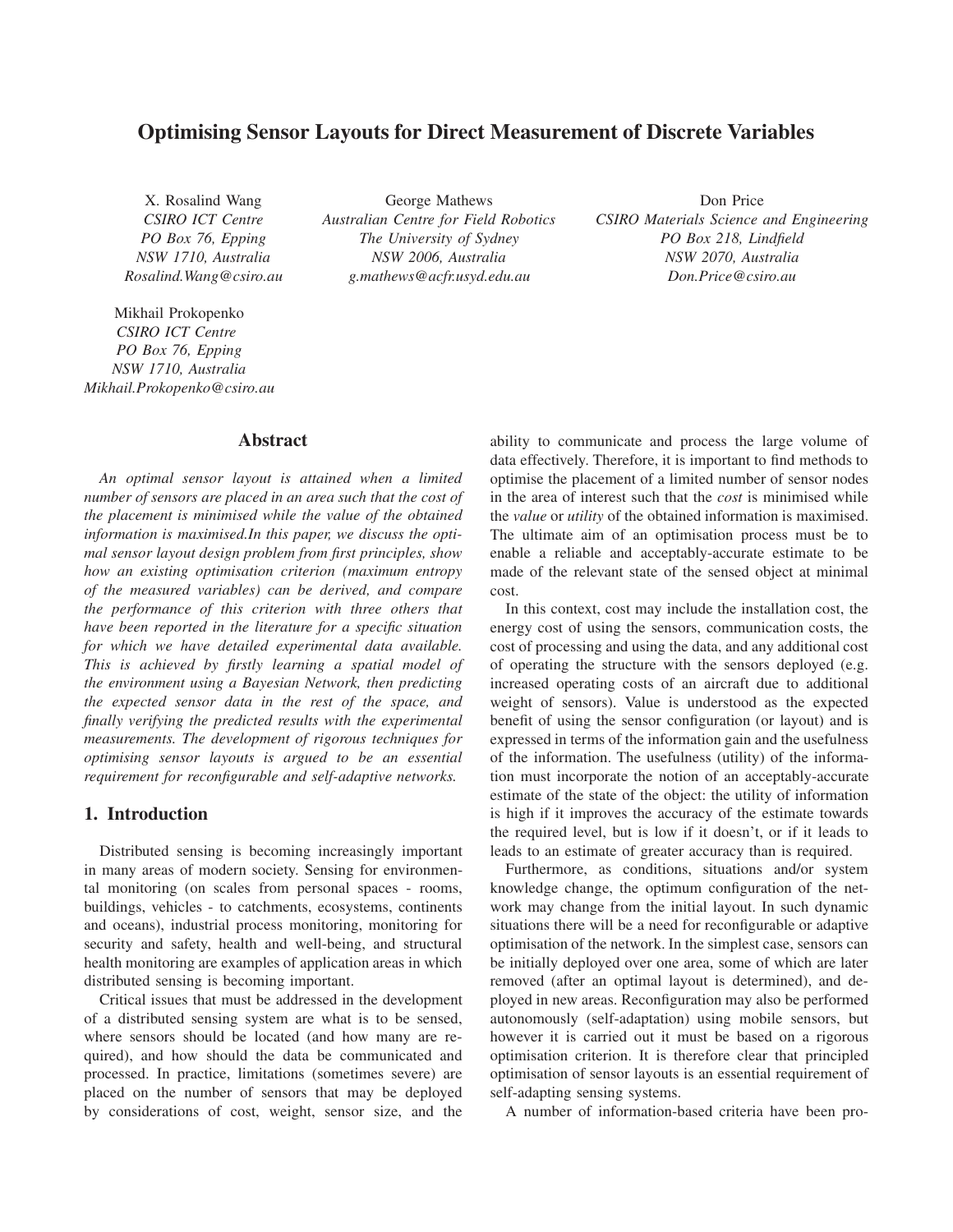posed for optimising sensor placements, and some of these will be outlined briefly below. This paper presents some initial results of a larger program whose aim is to develop general principles and techniques for deriving and applying appropriate optimisation criteria for a wide range of sensing requirements, and to review, compare and evaluate a range of different criteria. Optimisation requires a model of the system, and we will study both data-driven (statistical) system models and physical models. The ultimate aim of this research is to develop self-adaptive (and self-organizing) sensing systems for a range of application domains: optimising the sensor layout is a necessary step in making the system reconfigurable and eventually self-adapting.

The present paper describes the first stage of this work, in which the performances of four existing criteria are compared for a specific situation for which we have detailed experimental data available to derive a statistical model (in this example a Bayesian network model is derived), but no reliable physical model. The data consists of direct measurements of the quantity of interest (in this case soil moisture).

Later work will investigate a range of other sensing situations, that can be modelled either physically or statistically, and which in some cases will require inferential (or indirect) sensing of important quantities rather than the direct sensing used in the present example.

The paper proceeds as follows. Section 2 discusses the optimal sensor layout design problem from first principles, which is essentially a decision-theoretic problem. However, while such problems may be readily formulated, defining the computational details (in this case information utility and cost) is often very difficult [1] and information-based approximations are used. Defining expected costs informationtheoretically leads to representation of the sensor layout problem as an entropy optimisation problem.This is then contrasted with three other reported criteria, outlined in Section 3, some of which are decision-theoretic while others are also information-theoretic. Thus we compare the performance of four existing criteria for an optimal sensor layout (for direct sensing), which are:

- 1) maximum entropy of the measured variables (Equation 18)
- 2) minimum residual entropy of the system state variables, given the sensor measurements (Equation 20)
- 3) maximum mutual information between the state variables that haven't been measured, and the sensor measurements (Equation 21)
- 4) maximum information coverage of the sensor measurements (Equation 24)

These criteria are compared using data from an existing wireless sensor network that measures soil moisture on a dense, approximately rectangular grid. The experimental setup of the sensor network and the environment model (a graphical model based on a Bayesian Network) are presented

in Section 4. To compare the criteria, we first compute optimal configurations, then predict the sensor measurements in the rest of the space and verify the results using the available measurements. This is a somewhat artificial problem, in the sense that data from a dense network is used to develop a statistical model of the sensed environment, but it is one that may occur in practice in the design of environmental monitoring networks. Small areas of a larger region to be eventually monitored may be provided with a dense coverage of sensors to allow an optimal network design to be developed, as outlined in the paper. The cost of sensors usually limits the number available, so after the optimal sensor distribution for one area has been deduced, the excess sensors are re-deployed to another area. Section 5 discusses the results of the experiment.

## **2. Optimal Design Problem**

In this section, we present a general approach to optimising sensor layouts. Arguably, taking observations is aimed at improving the outcome of a future action. Consider the decision problem where the cost incurred by a future decision is described by the function  $C : \mathcal{A} \times \mathcal{X} \rightarrow \mathbb{R}$ , where  $A$  is the set of possible decisions or actions,  $a$ , and  $X$  is the set of possible world states,  $x$ , that are relevant to the decision problem. There may be different costs for taking or failing to take a particular decision (to repair a defect, for example) when the environmental conditions require it.

If the true state  $x \in \mathcal{X}$  is known, the optimal action is easily found by

$$
a^* = \arg\min_{a \in \mathcal{A}} C(a, x) \tag{1}
$$

However, for realistic systems, it is often not known what is the exact state  $x$ . For example, the true environmental conditions that require a repair action may not be known. Thus, it is necessary to consider the state to be a random variable **X** with a given probability distribution  $\mathcal{P}_X \triangleq$  $[P(x_1), P(x_2), \ldots, P(x_{|\mathcal{X}|})]$ , where  $P(x) \triangleq \Pr(\mathbf{X} = x)$ .<br>The distribution  $\mathcal{P}_{\mathbf{X}}$  is called the *prior helief* and defines a The distribution  $P_X$  is called the *prior belief*, and defines a model of the environment.

Now, since the state is not known, the actual cost of a particular action cannot be determined with certainty and the expected cost of an action should be considered. The expected cost of an action is given by:

$$
J(a, \mathcal{P}_X) = \sum_{x \in \mathcal{X}} P(x)C(a, x), \tag{2}
$$

with the optimal expected cost given by

$$
J^*(\mathcal{P}_X) = \min_{a \in \mathcal{A}} J(a, \mathcal{P}_X).
$$
 (3)

This is a function of the given distribution  $P_X$ . This generic characterisation does not include actual observations.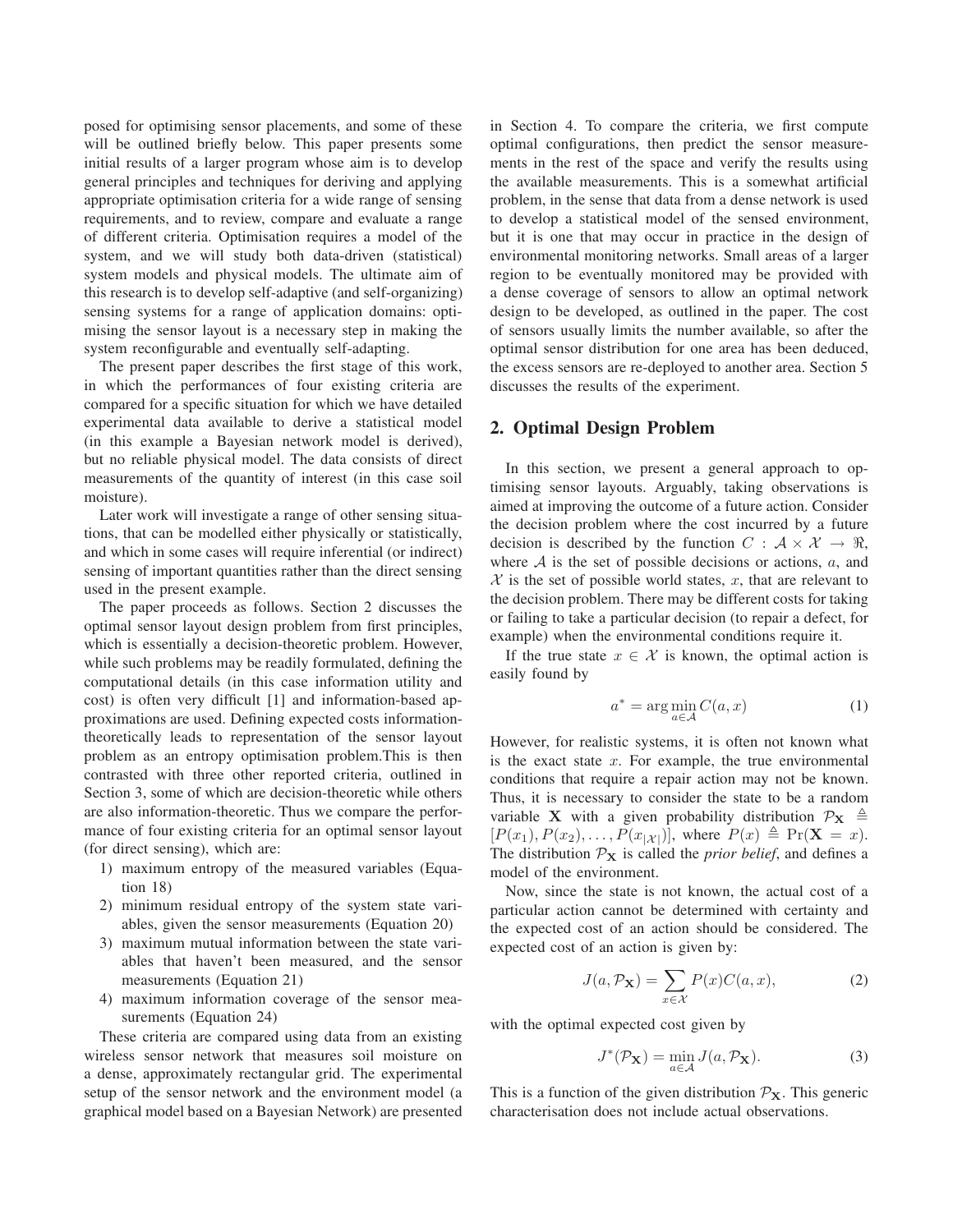### **2.1. Including Observations**

Now consider a scenario where a sensor can be deployed prior to taking the action to provide some information about the value of the state  $x$ . Hopefully this will lead to an improved final decision. Formally, the output of the sensor is modelled using the random variable **Z**, in the discrete domain  $Z$ . The dependency of the sensor readings on the state  $x$  is modelled using a conditional probability distribution function

$$
\mathcal{P}_{\mathbf{Z}|\mathbf{X}} = \begin{bmatrix} P(z_1|x_1) & \cdots & P(z_1|x_{|\mathbf{X}|}) \\ \vdots & \ddots & \vdots \\ P(z_{|\mathbf{Z}|}|x_1) & \cdots & P(z_{|\mathbf{Z}|}|x_{|\mathbf{X}|}) \end{bmatrix}
$$
(4)

where  $P(z|x) \triangleq Pr(\mathbf{Z} = z|\mathbf{X} = x)$ . The distribution  $P_{\mathbf{Z}|\mathbf{X}}$  is called the *sensor model* and completely specifies the characteristics of the sensor.

After a specific measurement  $z$  has been made, a new conditional distribution  $\mathcal{P}_{\mathbf{X}|z} \triangleq [P(x_1|z),...,P(x_{|\mathcal{X}|}|z)]$ <br>for the value of **X** can be generated using Bayes rule: for the value of **X** can be generated using Bayes rule:

$$
P(x|z) = \frac{P(z|x) P(x)}{\sum_{x \in \mathcal{X}} P(z|x)P(x)},\tag{5}
$$

The distribution  $\mathcal{P}_{\mathbf{X}|z}$  will be referred to as the *posterior belief* and is defined on the same domain as  $\mathcal{P}_X$ . The optimal action, for this belief, has an expected cost of

$$
J^{\ast}(\mathcal{P}_{\mathbf{X}|z}) = \min_{a \in \mathcal{A}} \sum_{x \in \mathcal{X}} P(x|z)C(a, x). \tag{6}
$$

This is a *posterior* measure, since it requires the value of the observation z. An *a priori* measure can be constructed by considering the expectation over all observations  $z \in \mathcal{Z}$ of  $J^*(P_{\mathbf{X}|z})$  and a distribution over the observations,  $P(z)$ :

$$
G^*(\mathcal{P}_\mathbf{X}, \mathcal{P}_{\mathbf{Z}|\mathbf{X}}) = \sum_{z \in \mathcal{Z}} P(z) J^*(\mathcal{P}_{\mathbf{X}|z})
$$
  
= 
$$
\sum_{z \in \mathcal{Z}} P(z) \min_{a \in \mathcal{A}} \left\{ \sum_{x \in \mathcal{X}} P(x|z) C(a, x) \right\}.
$$
 (7)

The function  $G^*$  is completely specified by the prior belief,  $\mathcal{P}_X$ , and the sensor model,  $\mathcal{P}_Z|_X$ .

Now, if the function  $J^*$  is concave (for example, if  $J^*(\mathbf{Y}) = \sum_{y \in \mathbf{Y}} y \log \frac{1}{y}$ , for some vector **Y**), then Jensen's inequality gives us:

$$
G^*(\mathcal{P}_\mathbf{X}, \mathcal{P}_{\mathbf{Z}|\mathbf{X}}) = \sum_{z \in \mathcal{Z}} P(z) J^*(\mathcal{P}_{\mathbf{X}|z})
$$
  
 
$$
\leq J^*(\sum_{z \in \mathcal{Z}} P(z) \mathcal{P}_{\mathbf{X}|z}) = J^*(\mathcal{P}_\mathbf{X})
$$
 (8)

This means that  $G^*(\mathcal{P}_X, \mathcal{P}_{Z|X})$  is never greater than  $J^*(P_X)$ , or put another way, on average utilising a sensor is never detrimental to the final decision problem, irrespective of the sensor model. We will prove later that the function,  $J^*$ , is concave. The difference between  $G^*$  and  $J^*$  can be used to determine the value or expected benefit of using the sensor modelled by  $\mathcal{P}_{\mathbf{Z}|\mathbf{X}}$  for a given prior belief  $P_{\mathbf{X}}$ :

$$
V(\mathcal{P}_\mathbf{X}, \mathcal{P}_{\mathbf{Z}|\mathbf{X}}) = J^*(\mathcal{P}_\mathbf{X}) - G^*(\mathcal{P}_\mathbf{X}, \mathcal{P}_{\mathbf{Z}|\mathbf{X}}) \ge 0.
$$
 (9)

Here, the value of using a sensor with a given model  $\mathcal{P}_{\mathbf{Z}|\mathbf{X}}$  is explicitly dependent on what information is already available, defined by  $\mathcal{P}_X$ .

### **2.2. Optimal Sensor Layout**

The question that this paper attempts to explore is if there are multiple sensors layouts available, each associated with a different sensor model, which is the best to use.

To begin, let the outputs of the available sensors be described by the random variables  $\{Z^1, Z^2, \ldots, Z^n\}$ , where each has an associated sensor model of  $\mathcal{P}_{Z^i|\mathbf{X}}$ . The value of using a particular sensor  $i \in \{1, \ldots, n\}$  is given by its expected value, defined in (9). Then, if the ith sensor has a cost  $K(i)$ , the optimal sensor can be found by simply maximising the net benefit, for the given prior belief  $P_X$ :

$$
i^* = \arg\max_i \left[ V(\mathcal{P}_\mathbf{X}, \mathcal{P}_{Z^i|\mathbf{X}}) - K(i) \right] \tag{10}
$$

This formulation explicitly captures the prior information  $\mathcal{P}_X$ , the usage cost  $K(i)$  and the characteristics of the sensor model  $\mathcal{P}_{Z^i|\mathbf{X}}$ .

A reason why this process is not often used for sensor layout design tasks (such as where to place temperature sensors in a building) is the difficulty caused in the formulation of the final decision problem (what is the temperature information going to be used for?). In other words, the function  $C(a, x)$  is often not given in advance. This problem is typically overcome by ignoring the final decision task and simply reformulating the problem of optimal sensor layout as an inference problem that selects the sensor layout which maximises the information collected by the sensors about the variable **X**. This will be described in the next section.

#### **2.3. Information-theoretic Measures**

Information theory provides the tools required to quantify what is meant by "information collected by the sensors". Entropy provides a measure of the uncertainty associated with a belief P**X**:

$$
H(\mathbf{X}) \triangleq \sum_{x \in \mathcal{X}} P(x) \log \frac{1}{P(x)}\tag{11}
$$

This was first derived by Shannon in [2] from 3 basic axioms that a metric of uncertainty should satisfy. The base of the logarithm determines the unit of the measure, with base 2 corresponding to "bits".

Thus, to formulate the sensor selection problem as an information maximisation problem, the optimal expected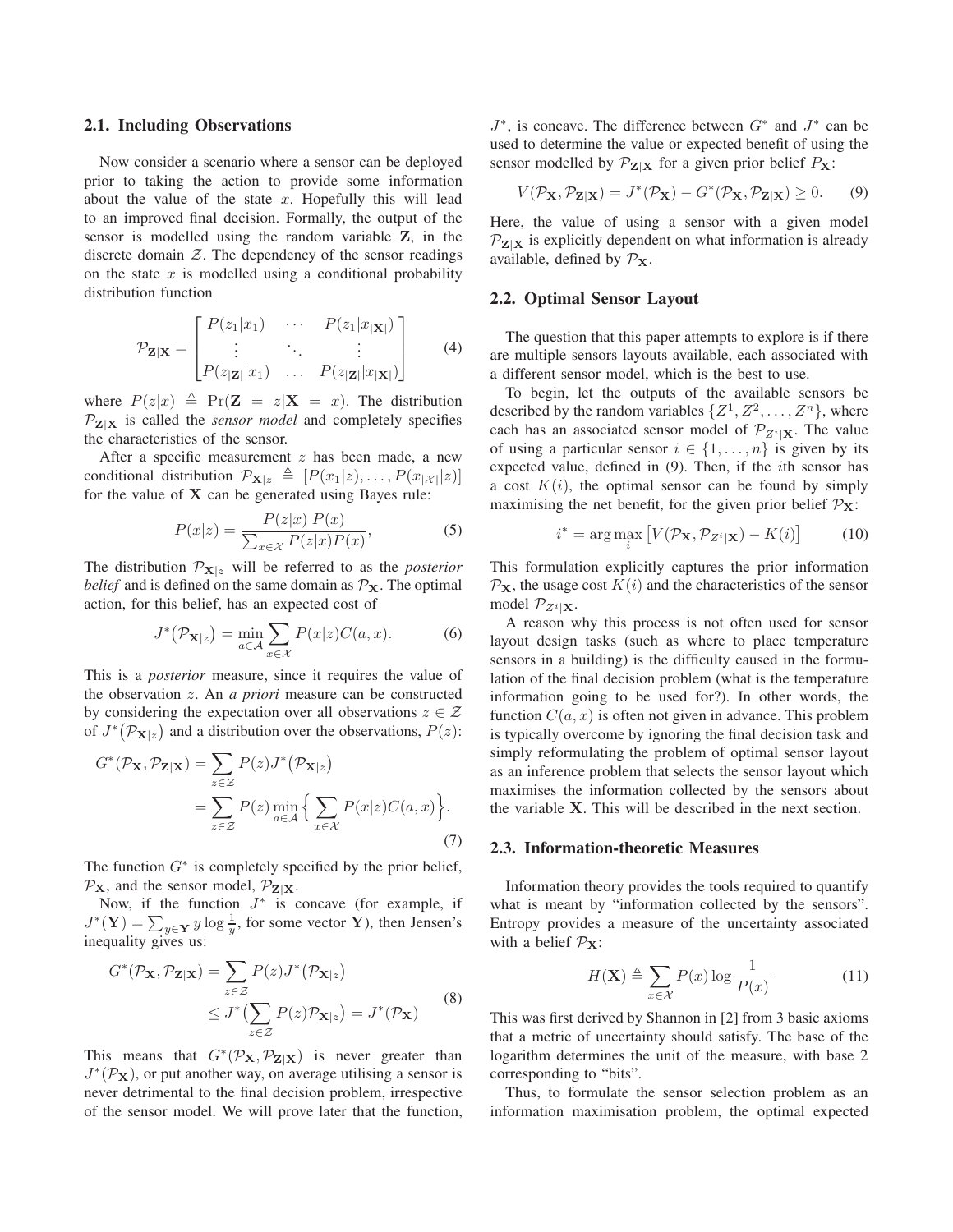cost  $J^*$  of a distribution is replaced by the entropy  $H$ , that is  $J^*(\cdot) = H(\cdot)$  and  $J^*(\cdot|\cdot) = H(\cdot|\cdot)$ . Further, the entropy is a concave function, therefore, the inequality in Equation (8) is satisfied. Intuitively, the information maximising criterion suggests to use the sensor that, on average, produces the least uncertain posterior belief. It is noted that these two different criteria (generic and information maximising) may select different optimal sensors.

Substituting  $J^*(\cdot)$  with  $H(\cdot)$  in (7) transforms the function  $G^*(P_\mathbf{X}, P_{\mathbf{Z}|\mathbf{X}})$  into the conditional entropy of **X** given **Z**,

$$
G^{\ast}(\mathcal{P}_{\mathbf{X}}, \mathcal{P}_{\mathbf{Z}|\mathbf{X}}) = \sum_{z \in \mathcal{Z}} P(z) H(\mathbf{X}|z) \triangleq H(\mathbf{X}|\mathbf{Z}) \qquad (12)
$$

and the value of a configuration becomes the mutual information between **X** and **Z**

$$
V(\mathcal{P}_\mathbf{X}, \mathcal{P}_{\mathbf{Z}|\mathbf{X}}) = J^*(\mathcal{P}_\mathbf{X}) - G^*(\mathcal{P}_\mathbf{X}, \mathcal{P}_{\mathbf{Z}|\mathbf{X}}) \triangleq I(\mathbf{X}; \mathbf{Z})
$$
\n(13)

If each sensor has a different usage cost, the optimal selection problem becomes ill posed, since there is no direct method of trading off information with usage cost without explicitly considering what the information will be used for (an information theoretic approach was used to avoid this). To overcome this problem it will be assumed that the usage costs are constant and the optimal design problem can be formulated as the maximisation, over all sensors  $i$ , of the mutual information between **X** and  $Z^i$ 

$$
i^* = \arg\max_i I(\mathbf{X}; Z^i). \tag{14}
$$

Alternatively, we can convert the information maximisation problem into an entropy minimisation problem when selecting the best sensor:

$$
i^* = \underset{i}{\arg\max} \left[ H(\mathbf{X}) - H(\mathbf{X}|Z^i) \right]
$$

$$
= \underset{i}{\arg\min} \left[ H(\mathbf{X}|Z^i) \right]
$$
(15)

The equivalence between (14) and (15) does not scale to the selection of multiple sensors (see Section 3.1).

### **2.4. Maximum Entropy Criterion**

At this stage, we apply this approach to direct measurements. In the simplest case of selecting one optimal sensor **Z**, which is a deterministic function of the state **X**, the conditional entropy of **Z** given **X** must be zero. This occurs because once the state  $X$  is known there is no uncertainty in **Z** (Figure 1).

It is clear then that the mutual information,  $I(\mathbf{X}; \mathbf{Z})$ , between the observation **Z** and the state **X** is equal to the entropy of the observation  $H(\mathbf{Z})$ . Using this in the sensor selection problem (14) yields the optimal sensor as follows:

$$
i^* = \arg\max_i I(\mathbf{X}; Z^i) = \arg\max_i H(Z^i) \qquad (16)
$$



Figure 1. I diagram for a system where the sensor observations are a deterministic function of the variable **X**.

We now consider a general case of problems where the state of interest **X** is defined as a set of variables  $\mathbf{X} = \{X^1, X^2, \dots, X^m\}$ . It is assumed that a set of sensors  $\mathbf{Z} = \{Z^1, Z^2, \dots, Z^m\}$  exists, where each can measure the value of an associated variable  $X_i$ , this is the case of direct measurement as discussed earlier. If the sensors **Z** does not measure the associated variables **X**, then we call this case an indirect measurement and this problem will not be explored further in this paper.

The design task becomes to select a subset of sensors  $\nu \subseteq \{1, 2, \ldots, m\}$  to deploy. To avoid the case of selecting all variables  $\nu = \{1, 2, ..., m\}$ , a constraint is generally imposed on  $\nu$ . For simplicity it is assumed this constraint imposes a maximum limit  $r$  on the number of elements in  $\nu$ . To be able to refer to the elements of  $\nu$  explicitly, this set will be denoted by  $\nu = \{i_1, i_2, \ldots, i_r\}.$ 

Now consider an abstract compound random variable **Z**<sup>ν</sup>, representing the combined output of all selected variables and defined as  $\mathbf{Z}^{\nu} \triangleq \{X^i : \forall i \in \nu\} = \{X^{i_1}, \dots, X^{i_r}\}.$ <br>Thus the optimal sensor selection task becomes Thus the optimal sensor selection task becomes

$$
\nu^* = \arg \max_{|\nu| \le r} I(\mathbf{X}; \mathbf{Z}^{\nu})
$$
 (17)

$$
= \arg \max_{|\nu| \le r} H(\mathbf{Z}^{\nu})
$$
\n(18)

## **3. Current Methods**

### **3.1. Minimum Residual Entropy Criterion**

Krause and Guestrin [3] introduced a local reward function, which is defined on the marginal probability distribution of the variables in **X**. The local reward is set for each variable  $X_i$  as the negative conditional entropy given the observation variable **Z**<sup>ν</sup>, that is

$$
R_i(P(X_i|\mathbf{Z}^{\nu})) = -H(X^i|\mathbf{Z}^{\nu}).
$$
\n(19)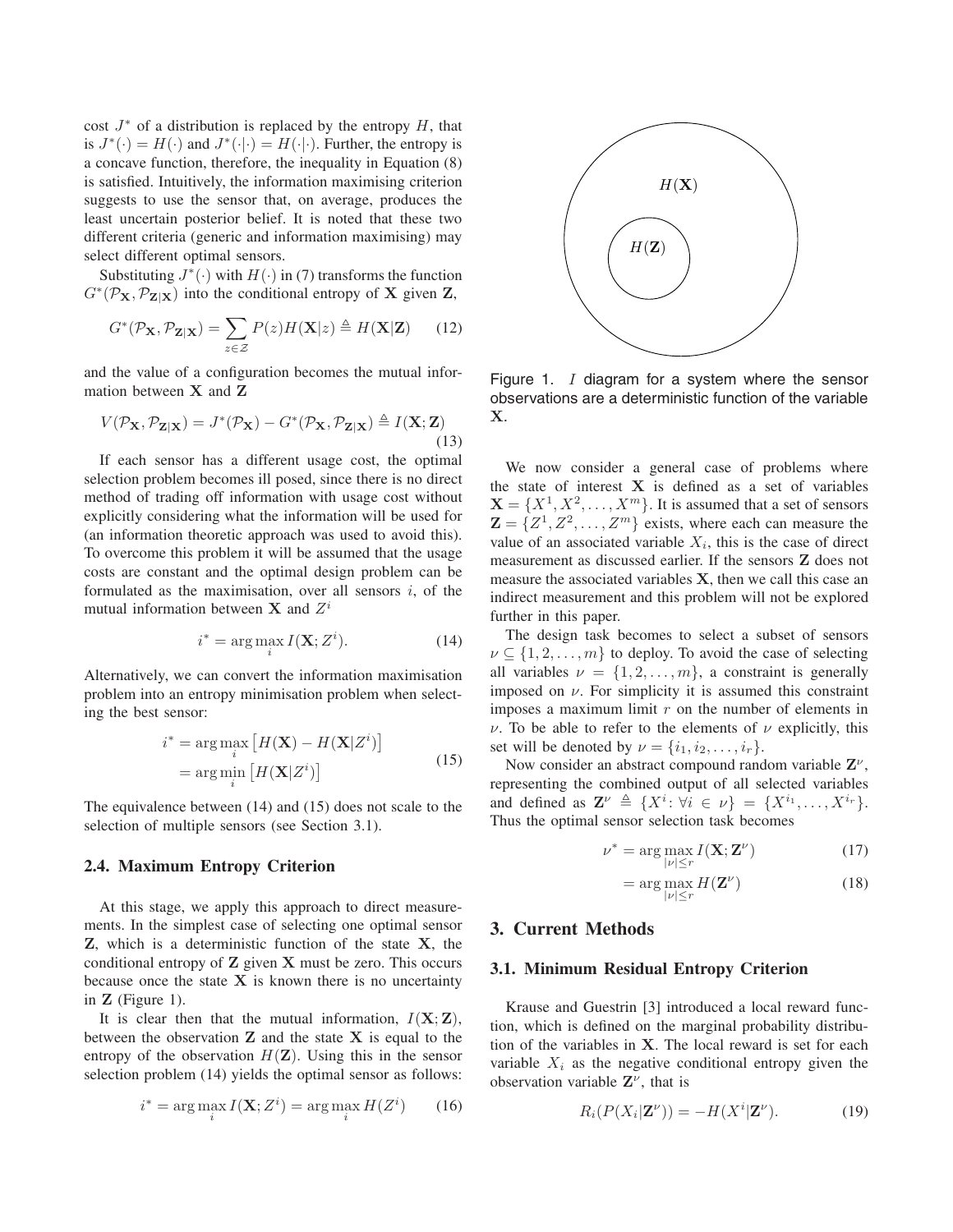The objective of the optimisation then becomes the minimisation of the sum of conditional entropies (residue entropy):

$$
\nu_R^* = \arg\min_{|\nu| \le r} \sum_{i=1}^m H(X^i | \mathbf{Z}^\nu)
$$
 (20)

It is noted that in general this is not the same criterion as the one developed in the previous section, since it does not take into account the dependencies between the variables  $X^i$ , as demonstrated in the Appendix.

### **3.2. Maximum Mutual Information Criterion**

Guestrin *et al.* [4] proposed a criterion that gives an optimum subset of sensor locations that minimises the uncertainty about the estimates in the "rest of the space". The problem is formulated by searching for  $\mathbf{Z}^{\nu}$  that reduces the entropy over the rest of the space  $\mathbf{X} \setminus \mathbf{Z}^{\nu} = \mathbf{X}^{\bar{\nu}} = \{X^i :$  $i \notin \nu$ . Formally, the optimal subset is:

$$
\nu_{MI}^* = \arg \max_{|\nu| \le r} \left[ H(\mathbf{X}^{\bar{\nu}}) - H(\mathbf{X}^{\bar{\nu}} | \mathbf{Z}^{\nu}) \right]
$$
  
= 
$$
\arg \max_{|\nu| \le r} I(\mathbf{X}^{\bar{\nu}}; \mathbf{Z}^{\nu}),
$$
 (21)

Thus this measure is equivalent to finding the maximum mutual information between  $X^{\overline{\nu}}$  and  $Z^{\nu}$ . This only takes into account the mutual information between the observed and unobserved variables and not the remaining uncertainty of the unobserved variables, as demonstrated in the appendix.

It is noted that the criterion in Equation 21 is exactly the same as that introduced by Tononi et al. in [5], where the authors considered the mutual information between a subset  $X^k$  with k components, from a system X of n components, and its complement  $X^{\overline{k}}$ . This concept of mutual information between two complementary subsets can be generalized to express the deviation from independence among the components in **X** by:

$$
In(\mathbf{X}) = \left(\sum_{i=1}^{n} H(x_i)\right) - H(\mathbf{X})
$$
\n(22)

$$
= In(\mathbf{X}^k) + In(\mathbf{X}^{\bar{k}}) + I(\mathbf{X}^k; \mathbf{X}^{\bar{k}})
$$
 (23)

 $In(X)$  is called *integration* by the authors and is related to their *complexity* criterion [5]. Now, the task of selecting a subset of sensors according to the maximum mutual information criterion is to find a split within **X**, i.e. the  $k$  components, such that the third term in Equation 23 is maximized. Further, since **X** does not change when selecting a subset, then  $In(X)$  reminds constant. Therefore, maximizing  $I(X^k; \mathbf{X}^{\bar{k}})$  is related to of minimizing  $I_n(\mathbf{X}^k) + I_n(\mathbf{X}^{\bar{k}})$ . Since mutual information is a measure  $In(\mathbf{X}^k) + In(\mathbf{X}^k)$ . Since mutual information is a measure of redundancy between two elements, then the MI criterion of redundancy between two elements, then the MI criterion is a method of finding  $k$ , such that the redundancy between the two subsets is maximized while the redundancy within each subset is minimized.

#### **3.3. Maximum Information Coverage Criterion**

Olsson *et al.* [6] suggested a method that uses a combination of mutual information and information metric [7] to describe an *information coverage* (IC):

$$
\nu_{IC}^* = \arg \max_{|\nu| \le r} \sum_{i \in \nu} \sum_{\substack{j \in \nu \\ i \ne j}} [w_1 I(Z^i; Z^j) +
$$
  

$$
w_2 (H(Z^i | Z^j) + H(Z^j | Z^i))],
$$
 (24)

where the mutual information  $I(Z^i; Z^j)$  is used as a measure<br>for redundancy between measurements  $Z^i$  and  $Z^j$  and the for redundancy between measurements  $Z^i$  and  $Z^j$ , and the information metric (i.e. the information distance between two sensors) is used as a measure for novelty,  $w_1$  and  $w_2$ are the weights used to emphasis redundancy and novelty. Redundancy in this case is the ability of the sensors to be robust against the noise in the environment. Novelty is the measure that captures as much different information as possible from the environment. It is noted that neither model of environment,  $\mathcal{P}_X$ , nor sensor models,  $P(Z^i|\mathbf{X})$ , are used<br>in this approach in this approach.

If we set  $w_1 = w_2 = 1$ , then Equation (24) reduces to:

$$
\nu_{IC}^* = \arg \max_{|\nu| \le r} \sum_{\substack{i \in \nu \\ i \ne j}} \sum_{\substack{j \in \nu \\ j \ne j}} H(Z^i, Z^j). \tag{25}
$$

Thus, it is important to choose the ratio between  $w_1$  and  $w_2$ , to capture redundancy or novelty in the system. Following Olsson [6], we used  $w_1 = 1$  and  $w_2 = 4$  to put more emphasis on the novelty.

### **4. Experimental Setup**

This section describes an experiment in which real network data from soil moisture measurements is used to derive optimal sensor placements using the four criteria outlined above. Data from sensors on an approximately rectangular 4x4 grid is used to find the optimal locations on the grid if only 2, 3 or 4 sensors were used. The resulting sensor layouts are tested using another set of data, obtained from a different time period.

## **4.1. Data**

The data set used for this paper was obtained from a current wireless sensor network in Queensland, Australia, 670 km north of Brisbane. The network was set up as a test bed for environmental and animal behaviour monitoring at Belmont Research Station. The fixed sensor nodes that provided the data used for this paper are solar powered and have onboard sensors for monitoring soil moisture, battery voltage, and solar voltage.

Approximately two months of soil moisture data from January and February of 2008 was used. Each node takes a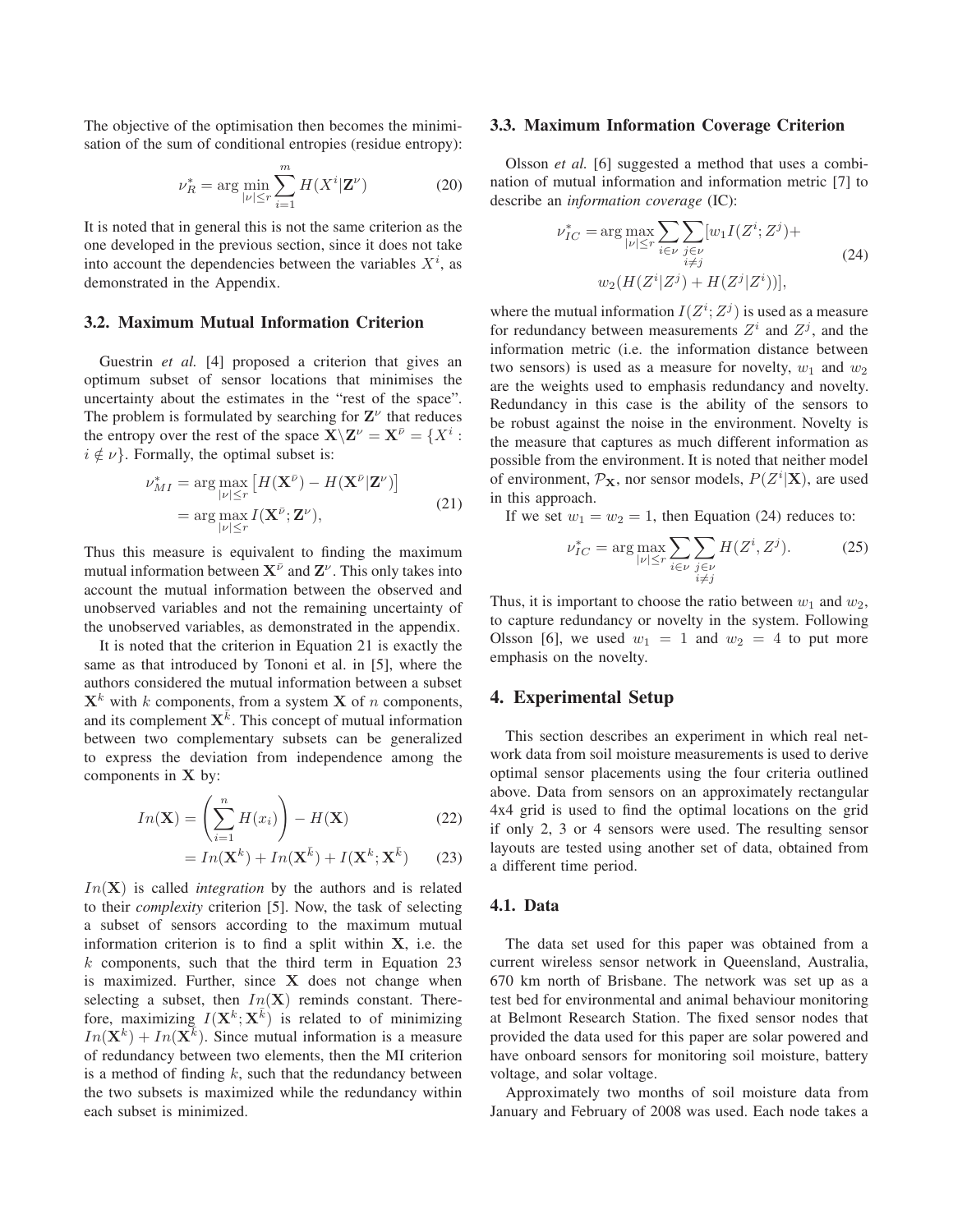

Figure 2. The soil moisture data collected by the first four sensors in the network during the months of January and February 2008. 'x' mark actual readings, and the y-axis show raw data collected by the sensor.

sensor reading at roughly one minute intervals independent of its neighbours. Thus the data are preprocessed such that all the readings occur at the same time on 0 seconds of a minute. Further, due to various environmental and onboard issues, some nodes may not record any data for a period of time. The irregularity in the individual sensor's data time stamps combined with drop out in data recording of individual sensors means not all sensor nodes in the network will record a reading at a given time stamp  $t$ . In other words, the data set contains (roughly 40%) missing values. The data recorded by the first four nodes in the network is shown in Figure 2.

### **4.2. Bayesian Networks**

Because a physical (hydrological) model of the sensed area at Belmont is not available, graphical models, specifically Bayesian Networks (BN) [8], were used to model the environment,  $P_X$ . For the case of direct sensing of a single quantity, in this case soil moisture, the BN can be mapped directly onto the physical network, since each physical node corresponds to a single sensed variable. Thus, each node of the BN represents a sensor node.

In this paper, three different network structures, corresponding to three different models for the environment, are considered. Figure 3 shows the first structure (Network One) of the Bayesian Network used, and Figure 4 shows the second structure (Network Two) where all dependencies from Network One are reversed. These two networks are constructed from the assumption that the neighbouring nodes in the sensor network are interdependent. Specifically, each node,  $X^i$ , in the Bayesian Network is a parent to two neighbouring nodes, and a child to two neighbouring nodes.

Bayesian Networks need to be *learned* before they can be used. Learning is the process of estimating the parameters as well as finding the structure of the network. The structures of the first two network are assumed to be known, thus only the parameters need to be learnt. The Expectation Maximisation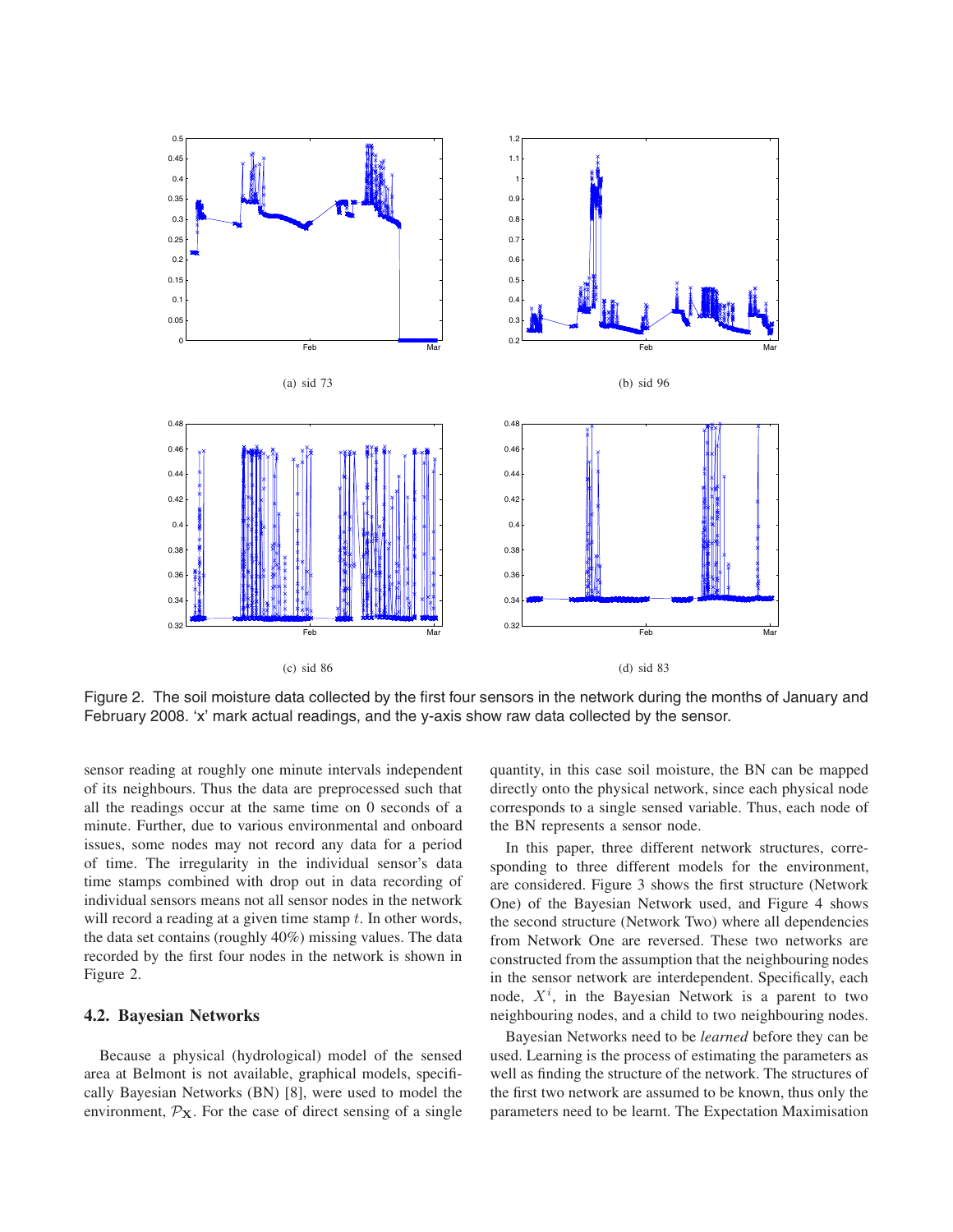

Figure 3. The Bayesian Network model referred to as Network One. The numbers on the top left side of each node denote the respective BN node numbers.



Figure 4. The Bayesian Network model used for Network Two.

(EM) algorithm [9], [10] is used to estimate the parameters since the data contains missing values, that is, each sensor node may not record the sensor readings at every time stamp  $t$ . The EM algorithm provides a general approach to maximum-likelihood parameter estimation when training data is incomplete.

Finally, we used a structure (Network Three) learnt from the Structural EM algorithm [11]. The basic topology of this network is the same as the first two, however, the dependencies between the nodes are now learnt from the data. The parameters of the network are also learnt during the Structural EM process.

### **4.3. Optimal Layout and Prediction**

We use the learnt Bayesian Network to find the optimal layout of the sensors by finding probability distributions of  $P(\mathbf{Z}^{\nu})$  and  $P(\mathbf{X}^{\bar{\nu}})$ , through marginalisation of the joint distribution. Using these distributions we compute the relevant information-theoretic quantities and obtain the optimal layouts derived from all four criteria.

The optimal layouts can then be used to predict measurements from "the rest of space" using data only from the sensors of each layout and the learnt BN. That is, given the observed values of some of the nodes in the network, compute the probability distributions of the other nodes. Inference allows us to perform *prediction* on the data, that is, the posterior probability distribution of a node can be computed given the values of the parent and child nodes connected to it. The prediction results are then compared with the ground truth provided by the test data to compare the performances of the various sensor layout criteria.

The data set was divided into two, where the first half was used for training and the second half for testing. We further processed the data to give a discretisation of 3 values, {low, median, high}, to be used in the discrete nodes. No other pre-processing was carried out.

## **5. Results and Discussion**

This section presents the results of the experiments for finding optimal layouts for two, three and four sensors using the criteria described earlier. The optimal layouts are presented, followed by the inference results for the other nodes in the network. A greedy search process was employed, to give the best theoretically possible results for the various criteria.

### **5.1. Network One**

Table 1, second column summarises the results of the optimum layout for 2 sensors for the first network. It can be seen that the  $H(\mathbf{Z})$  and the IC criteria gave the same sensor configuration at (1, 13). Figure 3 shows these two sensors are located at the top two corners of the Bayesian Network, which seems to confirm the proposition in [4] that the entropy-based method "pushes" the sensors to the edges of the network. For the other two criteria,  $\sum_i H(X^i | \mathbf{Z}^{\nu})$ <br>and  $I(\mathbf{X}^{\bar{\nu}} \cdot \mathbf{Z}^{\nu})$  both gave a configuration with one node on and  $I(X^{\overline{\nu}}; Z^{\nu})$ , both gave a configuration with one node on the edge and the other node near the middle.

A similar search was performed for the optimal layout with 3 and 4 sensors, and the results are summarised in Table 1. In these cases, there are only two sets of configurations given by the 4 criteria: those from the  $I(\mathbf{X}^{\bar{\nu}};\mathbf{Z}^{\nu})$  criterion and those from the others. Moreover, all resulting layouts have at least one node near the middle of the network. This does not agree with the conclusion by Guestrin *et al.* [4] that using the entropy criterion will result in sensors placed far apart along the boundary of the space.

These sensor placements are assessed by performing inferences on the rest of the nodes, i.e.  $\mathbf{X}\setminus\mathbf{Z}^{\nu}$ , and comparing their prediction results with the actual measurements.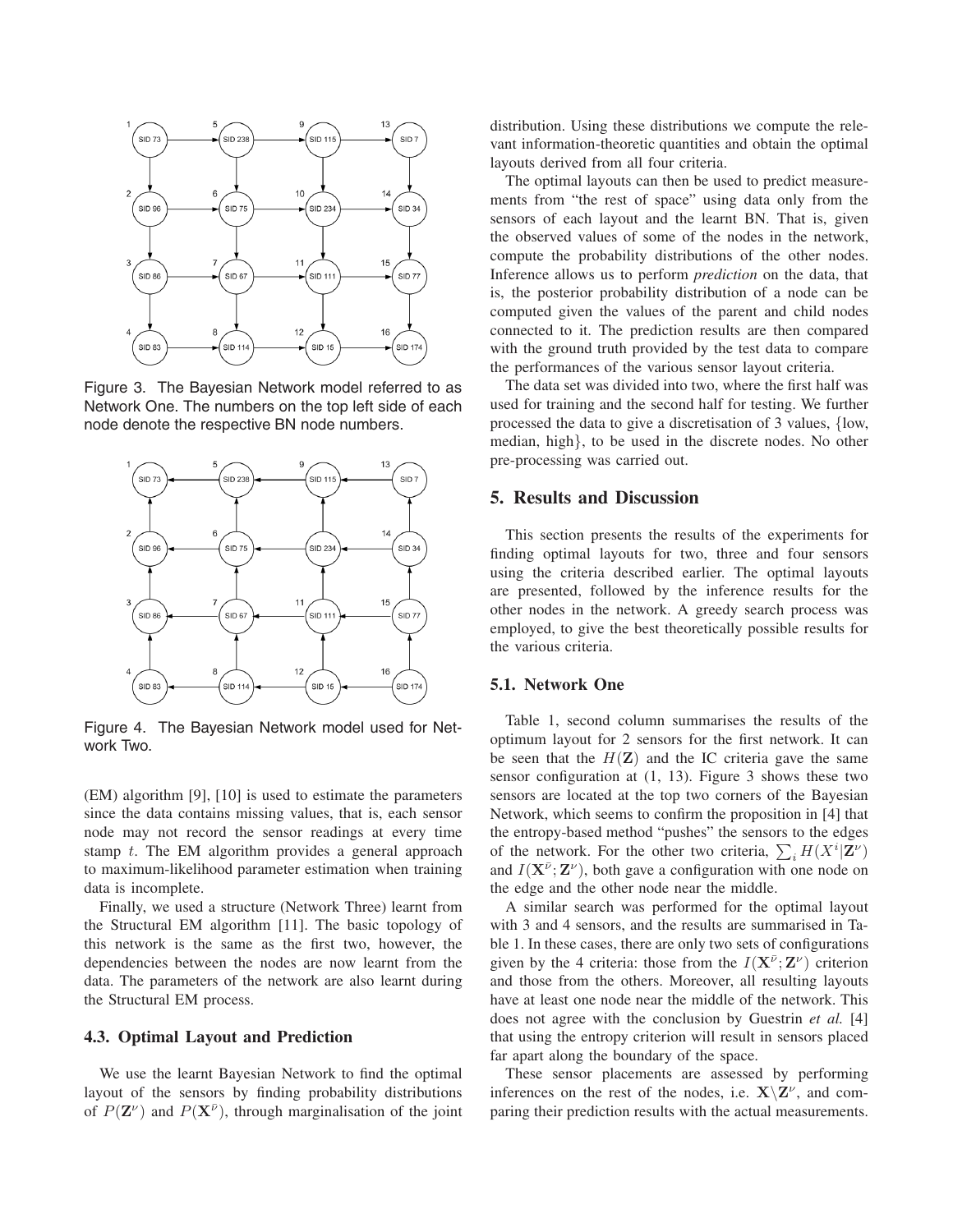|                                                        | 2 sensors | 3 sensors | 4 sensors    |
|--------------------------------------------------------|-----------|-----------|--------------|
| $arg max H(\mathbf{Z})$                                | 1, 13     | 1, 10, 13 | 1, 8, 10, 13 |
| $\arg \min \sum_i H(X^i   \mathbf{Z}^{\nu})$           | 1, 10     | 1, 10, 13 | 1, 8, 10, 13 |
| $\arg \max I(\mathbf{X}^{\bar{\nu}};\mathbf{Z}^{\nu})$ | 2, 6      | 1, 3, 10  | 2, 5, 10, 13 |
| arg max IC                                             | 1.13      | 1, 10, 13 | 1, 8, 10, 13 |

Table 1. Results of optimal layout for multiple sensors for Network One.

Table 2. Inference results of optimal layout for multiple sensors for Network One. The results are shown here as harmonic weighted average of prediction accuracy in percentages.

|                                                        | 2 sensors | 3 sensors | 4 sensors |
|--------------------------------------------------------|-----------|-----------|-----------|
| $arg max H(\mathbf{Z})$                                | 99.11     | 99.15     | 99.22     |
| arg min $\sum_i H(X^i \mathbf{Z}^{\nu})$               | 96.95     | 99.15     | 99.22     |
| $\arg \max I(\mathbf{X}^{\bar{\nu}};\mathbf{Z}^{\nu})$ | 91.75     | 97.78     | 93.36     |
| arg max IC                                             | 99.11     | 99.15     | 99.22     |

Table 2 shows the prediction results as harmonic weighted averages of the prediction accuracies. The harmonic average is used because it provides the truest average when the quantities involved are rates or ratios as the case here. From Table 2, it can be seen that the prediction results using the layout obtained from the  $H(\mathbf{Z})$  and IC criteria gave the best accuracy in all three cases. This suggests that the sensors placed at the corners of the network do provide enough information to infer the possible sensor measurement at other locations, such as the case for 2 sensors.

We used two-tailed hypothesis tests to compare the pairwise prediction results statistically, taking the different sizes of the ground truth data sets into account. The null hypothesis  $H_0$  is set to be the hypothesis that the results were from the same distribution and the  $\alpha$ -value was set at 0.05. It was found that the resulting  $P$ -values<sup>1</sup> of all comparisons were all less than  $1 \times 10^{-20}$ , much smaller than the  $\alpha$  value, which means the observed differences are significant, and thus the null hypothesis can be rejected. Therefore, the better sensor combination obtained by  $H(\mathbf{Z})$  and the IC criteria have statistically significant performances.

### **5.2. Network Two**

Table 3 summarises the results of the optimum placements for 2, 3, and 4 sensors for the Network Two. Comparing this table with the optimal layouts in Table 1, we can see that there are some differences.Firstly, all of the deduced optimal layouts are different from those for Network One. Secondly, the layouts obtained by the  $H(\mathbf{Z})$  and the IC criteria are

1. The *P*-value, or significance value, is the probability of observing the test statistic if the null hypothesis is true.

| Table 3. Results of optimal layout for multiple sensors |
|---------------------------------------------------------|
| for Network Two.                                        |

|                                                        | 2 sensors | 3 sensors | 4 sensors   |
|--------------------------------------------------------|-----------|-----------|-------------|
| $arg max H(\mathbf{Z})$                                | 1. 2      | 1, 2, 3   | 1, 2, 3, 4  |
| $\arg \min \sum_i H(X^i   \mathbf{Z}^{\nu})$           | 3, 4      | 1, 3, 4   | 2, 3, 4, 5  |
| $\arg \max I(\mathbf{X}^{\bar{\nu}};\mathbf{Z}^{\nu})$ | 1. 7      | 1, 7, 9   | 1, 7, 9, 15 |
| arg max IC                                             | 2, 5      | 1, 2, 3   | 1, 2, 3, 4  |

Table 4. Inference results of optimal layout for multiple sensors for Network Two. The results are shown here as harmonic weighted average of prediction accuracy in percentages.

|                                                        | 2 sensors | 3 sensors | 4 sensors |
|--------------------------------------------------------|-----------|-----------|-----------|
| arg max H(Z)                                           | 67.73     | 72.82     | 63.35     |
| arg min $\sum_i H(X^i \mathbf{Z}^{\nu})$               | 72.63     | 74.85     | 61.02     |
| $\arg \max I(\mathbf{X}^{\bar{\nu}};\mathbf{Z}^{\nu})$ | 82.06     | 76.02     | 75.26     |
| arg max IC                                             | 69.62     | 72.82     | 63.35     |

not always the same. Thirdly, the layouts obtained by  $\sum_i H(X^i | \mathbf{Z}^{\nu})$  are never the same as those from  $H(\mathbf{Z})$ .<br>Therefore, we can conclude that different graphical models Therefore, we can conclude that different graphical models of the environment will result in different optimal layouts. However, the layouts obtained by the  $I(X^{\bar{\nu}}; Z^{\nu})$  criterion are still always different from those resulting derived from  $H(\mathbf{Z}).$ 

The prediction results from these layouts are shown in Table 4. It cab be seen that in this case the  $I(X^{\bar{\nu}}; Z^{\nu})$  criterion gives the best prediction accuracies, while the others have similar results. We performed two-tailed hypothesis tests to compare these results, using the same  $H_0$  and  $\alpha$ - $\sum_i H(X^i | \mathbf{Z}^{\nu})$  for 3 sensors) of the resulting *P*-values were value. We found all but one (the results between  $H(\mathbf{Z})$  and less than the  $\alpha$ -value, thus showing the differences between the prediction results are significant, and  $I(X^{\bar{\nu}}; Z^{\nu})$  is the best criterion for this network structure.

## **5.3. Network Three**

Network Three is the network whose structure is learnt using the Structural EM algorithm. Figure 5 shows the resultant network structure.

Table 5 shows the resulting optimal layouts using the network structure learnt and Table 6 shows the prediction results. The results here are very similar to those from Network One. The layouts obtained using  $H(\mathbf{Z})$  and IC are the same, and are almost the same from  $\sum_i H(X^i | \mathbf{Z}^{\nu})$  except for 2<br>sensors, and those obtained from using  $I(\mathbf{X}^{\bar{\nu}} \cdot \mathbf{Z}^{\nu})$  are totally sensors, and those obtained from using  $I(X^{\bar{\nu}}; Z^{\nu})$  are totally different. Further, the prediction results from the layout from  $I(X^{\bar{\nu}}; Z^{\nu})$  are the worst among all layouts, and those from  $H(\mathbf{Z})$  and IC are consistently the best.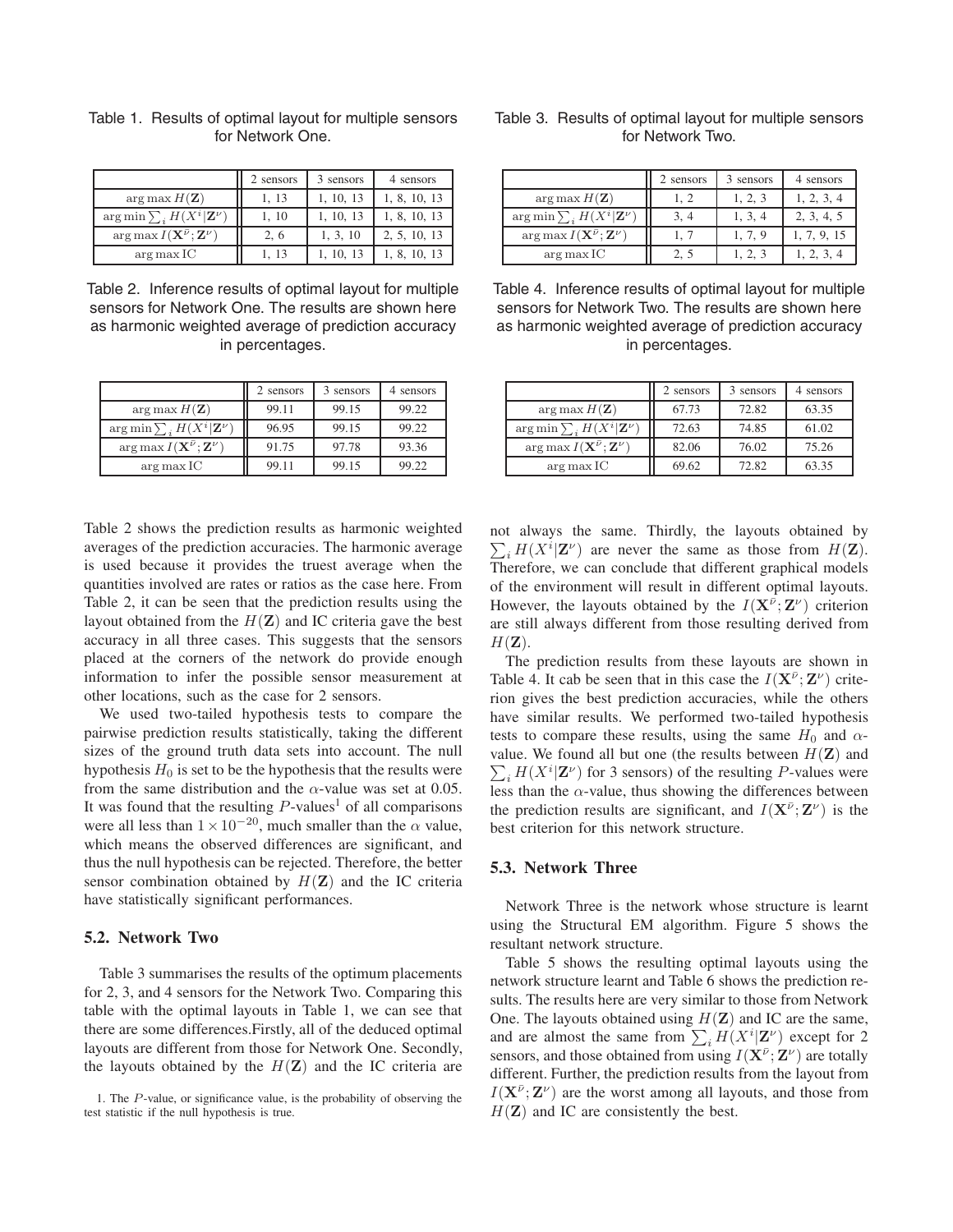

Figure 5. The Bayesian Network learnt using the Structural EM algorithm.

| Table 5. Results of optimal layout for multiple sensors |
|---------------------------------------------------------|
| for Network Three.                                      |

| $arg max H(\mathbf{Z})$                              | 8, 9 | 5, 8, 9  | 1, 5, 8, 9  |
|------------------------------------------------------|------|----------|-------------|
|                                                      |      |          |             |
| $\arg \min \sum_i H(X^i   \mathbf{Z}^{\nu})$         | 5, 9 | 5, 8, 9  | 1, 5, 8, 9  |
| arg max $I(\mathbf{X}^{\bar{\nu}};\mathbf{Z}^{\nu})$ | 1, 5 | 1, 5, 13 | 1, 3, 5, 13 |
| arg max IC                                           | 8, 9 | 5, 8, 9  | 1, 5, 8, 9  |

Table 6. Inference results of optimal layout for multiple sensors for Network Three. The results are shown here as harmonic weighted average of prediction accuracy in percentages.

|                                                        | 2 sensors | 3 sensors | 4 sensors |
|--------------------------------------------------------|-----------|-----------|-----------|
| $arg max H(\mathbf{Z})$                                | 83.57     | 89.88     | 96.03     |
| $\arg \min \sum_i H(X^i   \mathbf{Z}^{\nu})$           | 83.38     | 89.88     | 96.03     |
| $\arg \max I(\mathbf{X}^{\bar{\nu}};\mathbf{Z}^{\nu})$ | 77.01     | 77.90     | 77.70     |
| arg max IC                                             | 83.57     | 89.88     | 96.03     |

## **5.4. Discussion**

From the tables of the resulting optimal layouts, it is interesting to note the incremental nature of these layouts: when a new sensor is added to the system, the previous configuration is often retained. For example, in Table 5, the layouts for Network Three, using the  $H(\mathbf{Z})$  criterion for 2 sensors gives the optimal locations at (8, 9), which becomes  $(5, 8, 9)$  for 3 sensors, and  $(1, 5, 8, 9)$  for 4 sensors. Similar patterns can be observed in most cases. If this pattern proves to be more general, it could be an advantage when applying these optimal layout criteria in practical situations: should the cost budget or the accuracy requirement increase, new sensors can be added without re-deployment of existing sensors.

Comparing the prediction results in Tables 2, 4, and 6, it can be seen that no one criterion will consistently give the best prediction results for any of the environment models investigated. However, in general the prediction accuracies for Networks One and Three are better than for Network Two. Further, since the structure of Network Three has been learnt from the data vis the Structural EM algorithm, and because it has an overall structure similar to that of Network One (in general the dependencies "flow" from upper left to lower right), this suggests that these two structures are closer to the "true" topology of the environment. Since the goal is to find a layout that will provide good measurements not only at sensor locations but also at locations without the sensors, then for the case study presented here, the  $H(\mathbf{Z})$ or IC criteria are the best options given the correct network structure.

To differentiate between the two criteria, we may compare their computational complexities. The IC criterion only requires pairwise entropies (entailing marginalisations over at most two sensor models), but the entropy criterion requires entropy computation for  $|\nu|$  sensors. Thus, these two criteria have similar computational complexity for two sensors, but the IC criterion has less complexity as the number of sensors increases. Therefore, arguably, when using discrete variables and direct measurements, the optimal sensor layout is best found using the information coverage criterion given both prediction accuracy and computational complexity.

There is also another peculiar feature in the prediction results, which can be seen most prominently in Table 4, that is, the prediction accuracies from using 3 sensors outperforms those using 4 sensors. The reason for the discrepancy in the result is the number of ground truth data points available for test with each layout due to the missing data. For example, with sensor combination (1, 2, 3) in Table 3, 1241 sets of test data were available, where for (1, 2, 3, 4) only 575 sets were available. The quantity "set" here means the sensor data in the "rest of the space". A set of data is used only if none of the sensors in the layout have missing values. Although the prediction accuracy on the data common to both was similar, the prediction accuracy in the other data was a lot higher, causing this decrease in performance.

## **6. Conclusion**

This paper has considered methods for selecting a limited number of sensor nodes in an area of interest such that the cost of the placement is minimised while the value of the obtained information is maximised — the optimal sensor layout problem. Specifically, we focused on direct measurements, and sensor layouts where sensors are placed over only a subset of possible locations, leaving the rest of the space without sensors. We compared and verified four criteria: maximum entropy of sensor measurements, minimum aggregated residue entropy (RE), maximum mutual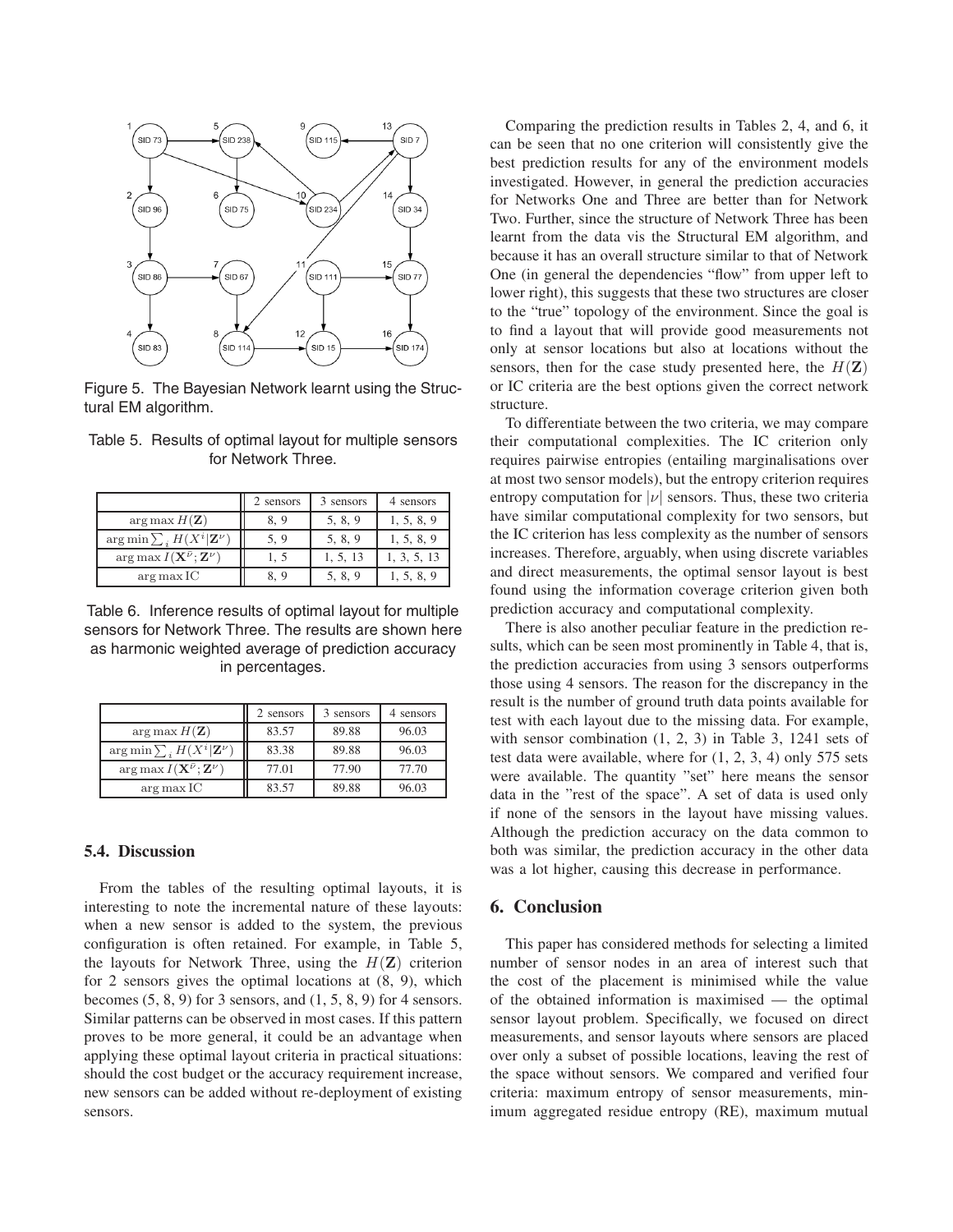information (MI) between sensor and rest of the space, and maximum information coverage (IC).

We compared the four criteria mathematically, and found that both minimum RE and maximum MI criteria do not take into account terms that are contained within the maximum entropy criterion. The maximum IC criterion was shown to be the same as maximum entropy criterion under certain conditions. Some of these criteria are related to attempts to formalise complexity in self-organising systems. One may hypothesise that as the sensor layout approaches its optimal configuration, the sensing system's statistical complexity would increase. Investigation of the relationship between layout optimisation and system complexity will be the subject of future research [12].

Experimental verification was carried out using data from an existing wireless sensor network. Environment models were learnt as Bayesian Networks. Each of the criteria was applied independently producing in general a different optimal sensor layout. We found that for three or more sensors deployed in a layout, all four criteria can place some sensors on the edges and some near the middle of the area. Each layout was used to predict sensor measurements in the rest of the space. To verify the predictive performance of each of the layouts, we used the rest of the sensor data (i.e. that not utilised in learning) as the ground truth by comparing it with the predicted measurements. We found there is not one criterion that will give the best predictive results for all the environmental models tested. However, for the network structure with the better prediction accuracies, the maximum entropy and IC criteria gave the best results.

Future work will include similar comparisons for indirect measurements and extensions to different sensor networks.

## **Appendix**

Comparison between Equation (20), the minimum residual entropy criterion, and Equation (17):

$$
\arg \max_{|\nu| \le r} I(X^1, \dots, X^m; \mathbf{Z}^{\nu})
$$
\n
$$
= \arg \max_{|\nu| \le r} \Big[ H(X^1, \dots, X^m) - H(X^1, \dots, X^m | \mathbf{Z}^{\nu}) \Big]
$$
\n
$$
= \arg \min_{|\nu| \le r} H(X^1, \dots, X^m | \mathbf{Z}^{\nu})
$$
\n
$$
= \arg \min_{|\nu| \le r} \Big[ \sum_{i=1}^m H(X^i | \mathbf{Z}^{\nu})
$$
\n
$$
-I(X^1; X^{2:m} | \mathbf{Z}^{\nu}) - \dots - I(X^{m-1}; X^m | \mathbf{Z}^{\nu}) \Big]
$$
\n
$$
= \text{terms not accounted for in (20)}
$$

Comparison between Equation (21), the maximum mutual

information criterion, and Equation (17):

$$
\arg \max_{|\nu| \le r} I(X^1, \dots, X^m; \mathbf{Z}^{\nu})
$$
\n
$$
= \arg \max_{|\nu| \le r} \Big[ H(X^1, \dots, X^m) - H(X^1, \dots, X^m | \mathbf{Z}^{\nu}) \Big]
$$
\n
$$
= \arg \max_{|\nu| \le r} \Big[ -H(X^1, \dots, X^m | \mathbf{Z}^{\nu}) \Big]
$$
\n
$$
= \arg \max_{|\nu| \le r} \Big[ -H(\mathbf{X}^{\bar{\nu}} | \mathbf{Z}^{\nu}) \underbrace{-H(\mathbf{X}^{\nu} | \mathbf{Z}^{\nu})}_{=0} + I(\mathbf{X}^{\bar{\nu}}; \mathbf{X}^{\nu} | \mathbf{Z}^{\nu}) \Big]
$$
\n
$$
= \arg \max_{|\nu| \le r} \Big[ H(\mathbf{X}^{\bar{\nu}}) - H(\mathbf{X}^{\bar{\nu}} | \mathbf{Z}^{\nu}) - H(\mathbf{X}^{\bar{\nu}}) \Big]
$$
\n
$$
= \arg \max_{|\nu| \le r} \Big[ I(\mathbf{X}^{\bar{\nu}}; \mathbf{Z}^{\nu}) \underbrace{-H(\mathbf{X}^{\bar{\nu}})}_{\text{Term not accounted for in (21)}}
$$

## **Acknowledgment**

We gratefully acknowledge the support of a grant from the US Air Force Research Laboratory, Asian Office of Aerospace Research and Development, Case Number AOARD-074045 [13].

We also like to thank the High Performance Computing and Communications Centre for the use of their supercomputer clusters in performing the experiments for this paper.

## **References**

- [1] D. MacKay, *Information Theory, Inference, and Learning Algorithms*. Cambridge University Press, 2003.
- [2] C. Shannon, "A mathematical theory of communication," *Bell System Tech. Journal*, vol. 27, pp. 623–656, 1948.
- [3] A. Krause and C. Guestrin, "Optimal nonmyopic value of information in graphical models: Efficient algorithms and theoretical limits," in *19th Int. Joint Conf. on Artificial Intelligence*, 2005, pp. 1339–1345.
- [4] C. Guestrin, A. Krause, and A. Singh, "Near-optimal sensor placements in Gaussian processes," in *Int. Conf. on Machine Learning*, 2005, pp. 265–272.
- [5] G. Tononi, O. Sporns, and G. M. Edelman, "A measure for brain complexity: Relating functional segregation and integration in the nervous system," *Proc. Natl. Acad. Sci. USA*, vol. 91, pp. 5033–5037, May 1994.
- [6] L. Olsson, C. L. Nehaniv, and D. Polani, "Information tradeoffs and the evolution of sensory layout," in *Proceedings of the Ninth Int. Conf. on Artificial Life*, 2004, pp. 119–124.
- [7] J. P. Crutchfield, "Information and its metric," in *Nonlinear Structures in Physical Systems Pattern Formation, Chaos and Waves*, L. Lam and H. C. Morris, Eds. Springer Verlag, 1990, pp. 119–130.